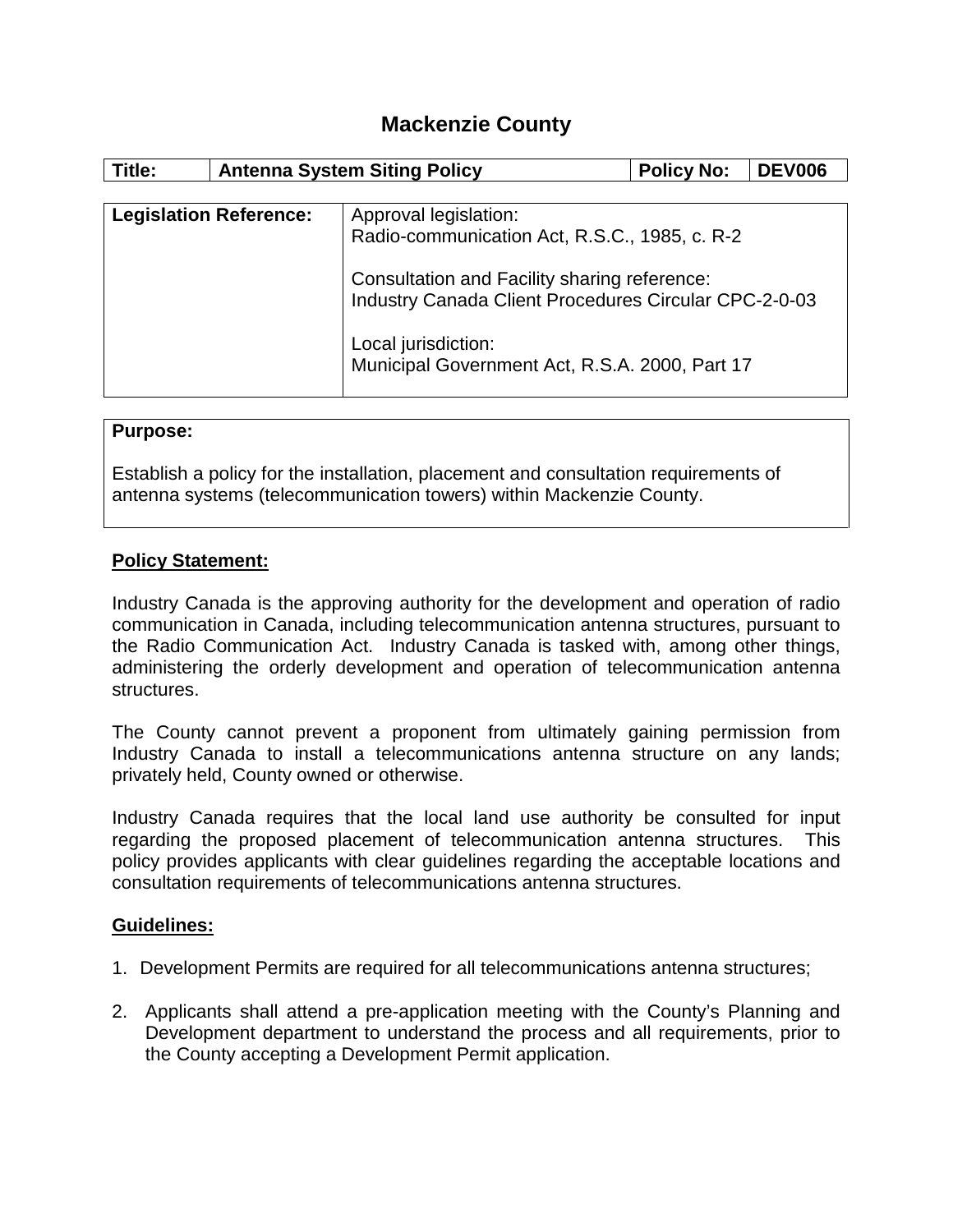- a. Millimeter wave network deployment shall require community level engagement and a pre-application meeting with council.
- 3. When possible, providers will submit the following information:
	- a. estimated coverage of the new tower by township;
	- b. spectrum being deployed on the tower including licensed, unlicensed, and lightly licensed.
- 4. Development Permit application review process:
	- a. Pre-application meeting with the County's Planning and Development Department.
	- b. Application submitted and reviewed for completeness.
	- c. After the application is officially accepted for processing, it will be reviewed by the Development Officer and other County staff where necessary. Staff will evaluate each submission and decide to support or not support a submission based on the following criteria:
		- i. Conformity with the Municipal Development Plan;
		- ii. Conformity with any Area Structure Plans or other statutory plans in effect;
		- iii. The Airport Vicinity Protection Area (AVPA) bylaw;
		- iv. The Land Use Bylaw;
		- v. Demonstrated need for a new tower as provided under sections 6-8 below; and
		- vi. The integration of the tower structure/architecture with the surrounding context and any adverse impacts.

## **Equipment Co-Location**

- 5. Development Permits shall be accompanied with a letter stating that co-location with other users will be permitted, so long as structural and technological requirements can be met;
- 6. The co-location of multiple devices on towers is encouraged. Where appropriate, new towers shall be constructed to accommodate multiple wireless tenants. Any exclusivity agreement that limits access to other providers is strongly discouraged;
- 7. Applicants shall demonstrate that they have thoroughly explored co-location with existing towers and tower operators. All providers interested in locating a telecommunication tower within the County shall first contact all other tower owners that provide similar services in the area of the proposed development and pursue co-location opportunities before meeting with the County.
	- a. A copy of the initial letter and all responses, in line with Industry Canada's direction in section 3. Use of existing infrastructure (sharing) in "Consultation and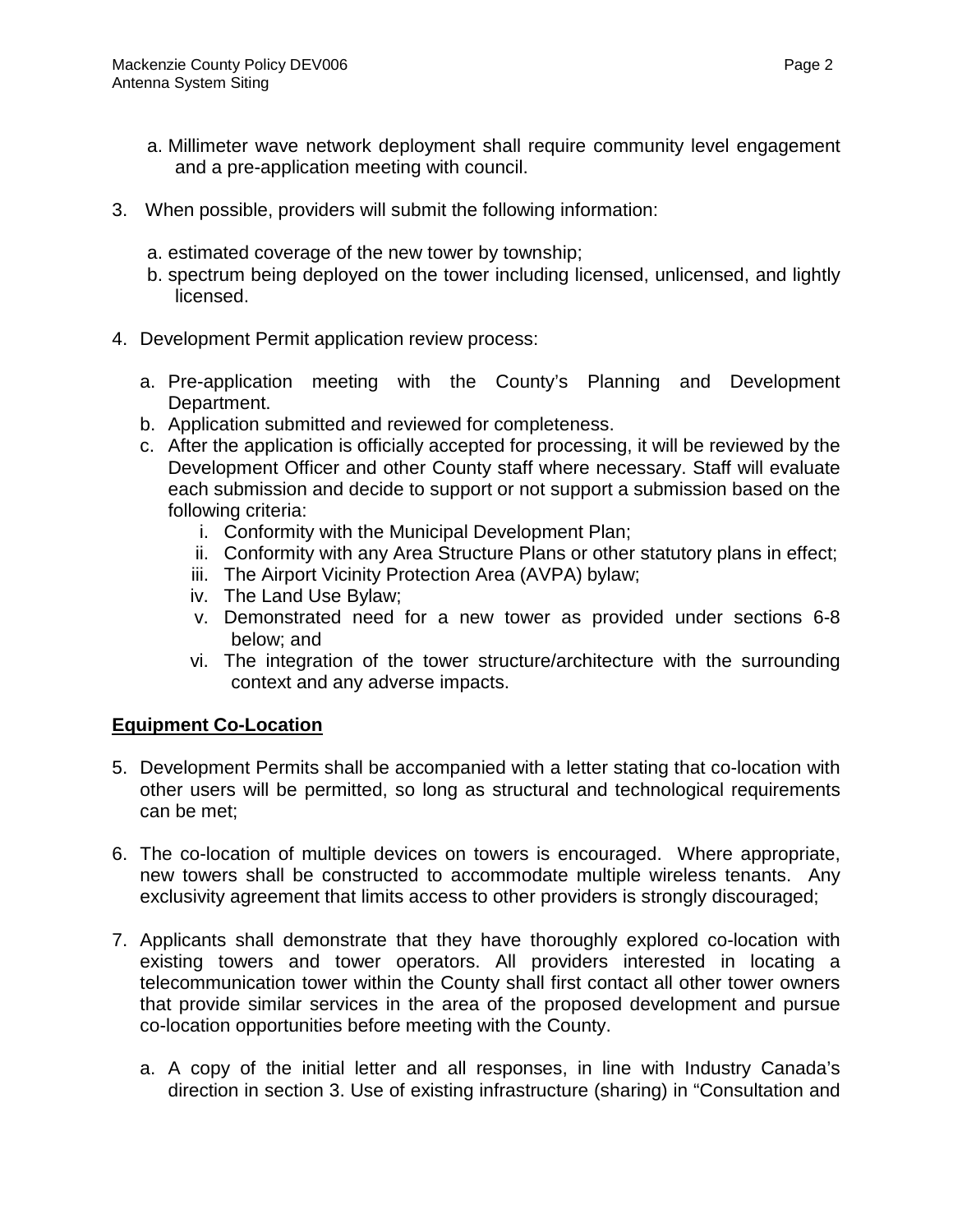Facility sharing reference: Industry Canada Client Procedures Circular CPC-2- 0003", must be provided to the County prior to a pre-consultation meeting with the Planning and Development Department.

### **Location**

- 8. Telecommunications antenna structures will ideally be placed in:
	- a. Forestry zoned areas,
	- b. Agricultural zoned areas, or
	- c. Industrial zoned areas

recognizing that certain technologies such as millimeter wave networks now require much closer proximity to users than prior generation cellular antennas.

#### **Notification**

- 9. The cost of all required notification including mail outs, newspaper advertisements, and property signs where required will be the applicant's expense. The County will notify the applicant of the assessed fees during a pre-consultation meeting with the Planning and Development Department.
- 10.A sign not smaller than one (1) square meter in size may also be requested on site at the discretion of the Planning & Development Department. The sign must be visible from any roadway abutting the subject site;
- 11.Mackenzie County will provide written notice to residents and landowners in accordance with the following:
	- a. If the proposed tower is located within a Hamlet, to those that are located within a radius of the tower site equal to the height of the proposed tower, as measured from the boundary of the site of the proposed tower's placement; or
	- b. If the proposed tower is located outside of a Hamlet, to those that are located adiacent to the site of the proposed tower.
- 12.If a tower located on the top of a building is proposed to exceed 25% of the height of the building or be greater than 3.5 metres in height, a notification to adjacent landowners is required;
- 13.A notification will not be required for modifications to existing towers or installations in areas zoned as Forestry (F) in the Land Use Bylaw, so long as the proposed location is greater than 150 meters from another zoning district;
- 14.The provider will be requested to provide Mackenzie County with a letter for a direct mail out which will give notification of the location, physical details of the proposed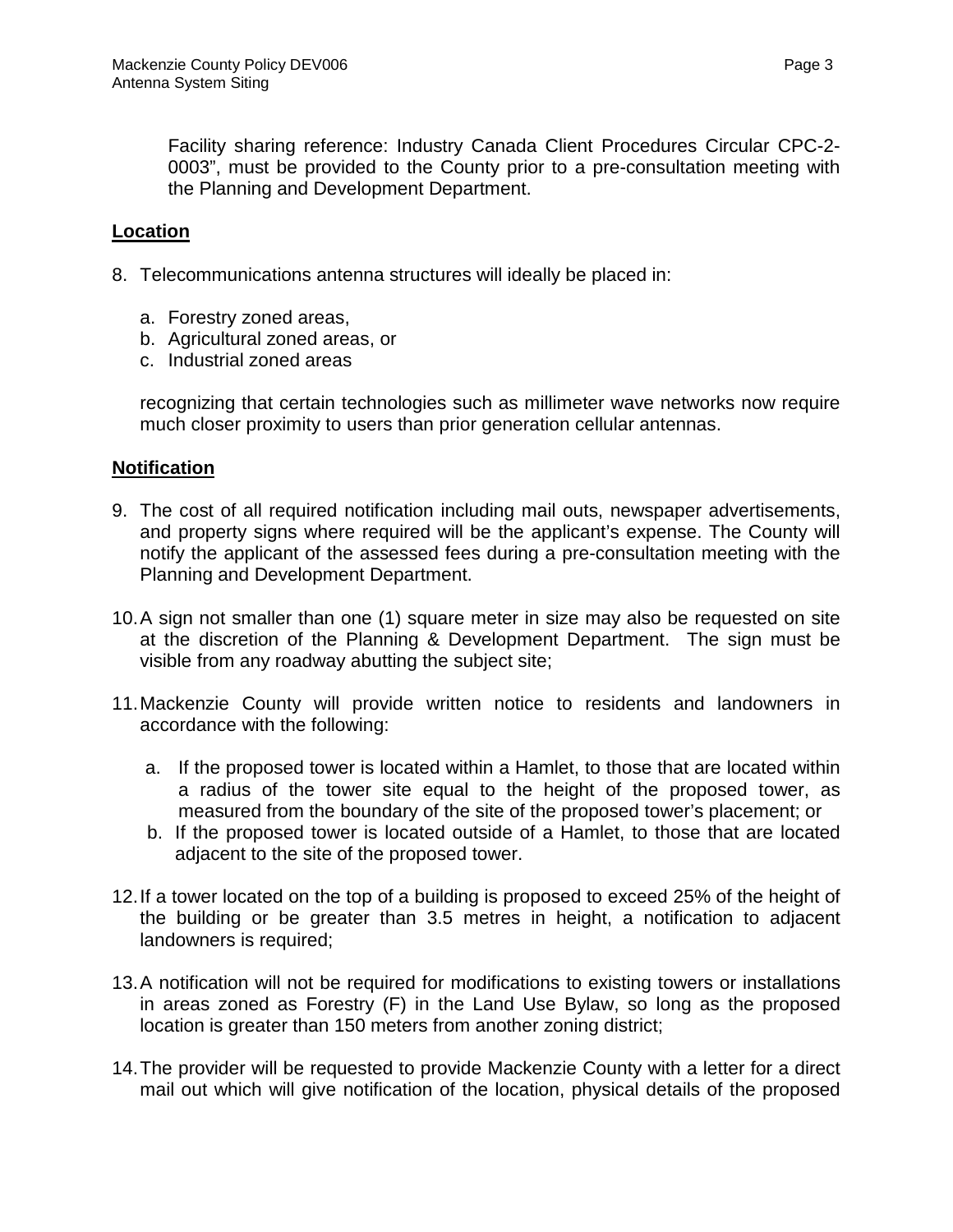structure, and the contact name and number of the service provider. Responses will be accepted for a period of 30 days from the day the letters are sent out;

15.Issues and concerns expressed by the public shall be sent directly to the Planning & Development Department with a copy to the provider. These, as well as the responses given by the service provider on how issues will be addressed, will be reviewed by the Planning & Development Department and included in the Development Permit application;

### **Development Authority**

- 16.If a notification is initiated, a report on the issues and concerns expressed and applicants answer to responses will be provided along with the Planning and Development Department's report to the Development Authority;
- 17.A recommendation of support or non-support based on the technical merits of the proposed development will be provided by the Planning & Development Department to the Development Authority for consideration along with the development permit;
- 18.The decision of the Development Authority, including the recommendation of support or non-support from the Planning & Development Department, will be sent to the applicant and Industry Canada no later than 90 days after the development permit application has been received;

### **Development Requirements**

- 19.Telecommunications antenna structures shall, meet the same minimum setback requirements as any other structure for the zoning district where the structure is proposed to be located unless a variance is requested by the applicant and granted by the Development Authority;
- 20.All telecommunications antenna structures, located in Agricultural zoned areas or within hamlet boundaries, shall be set back adequately from roadways to allow the road frontage and servicing to be utilized productively by other development, to the satisfaction of the Development Authority;
- 21.Notwithstanding Section 20, where Transport Canada requires that tower facilities be lighted:
	- a. All lighting should be a minimum number of low intensity white lights
	- b. The strobe interval should be the maximum allowable by Transport Canada
	- c. The lighting will be maintained by the owner of the tower facilities
- 22. Any telecommunications antenna structure proposed to be located within four (4) kilometers of the end of a runway or three (3) kilometers of any air traffic facility